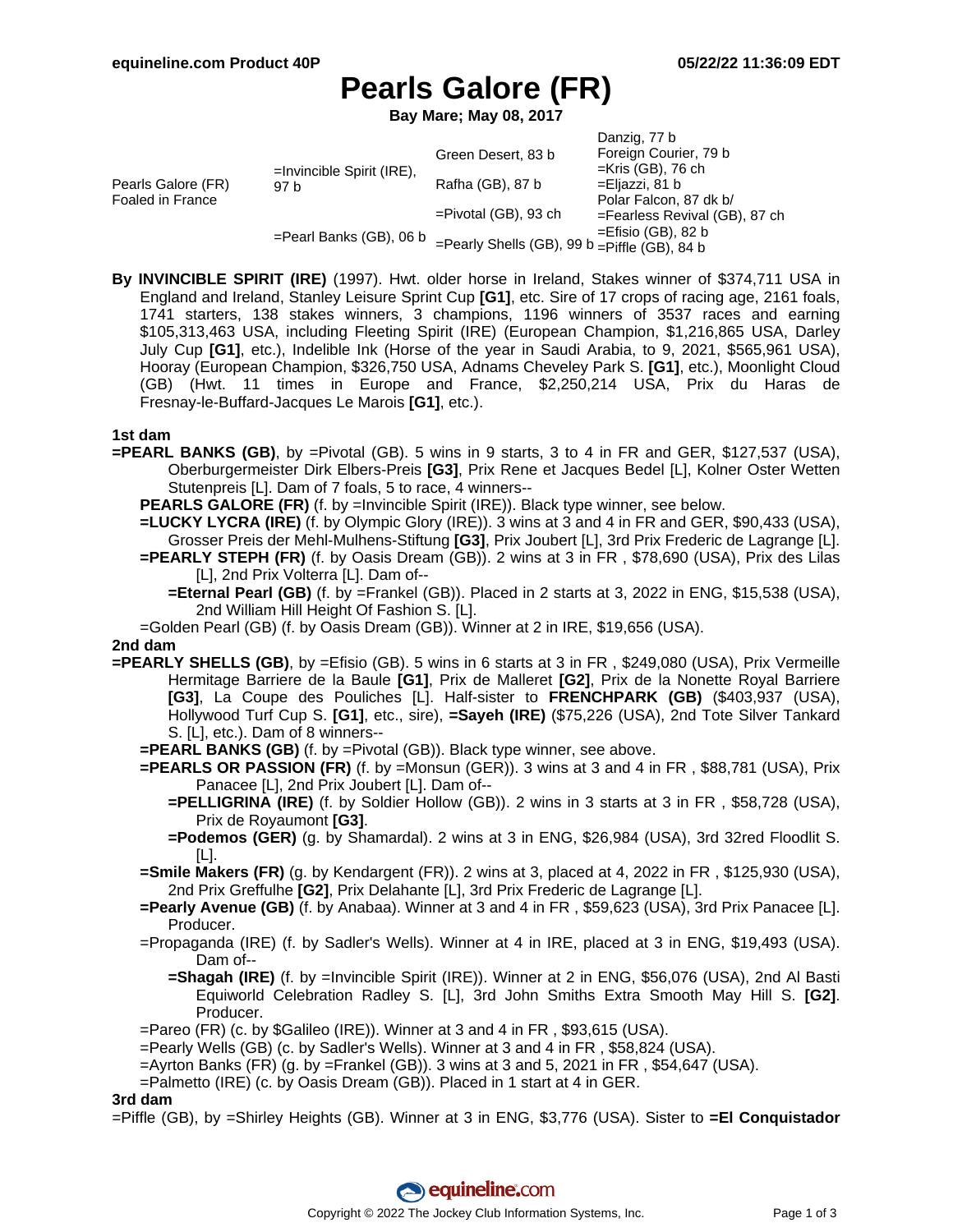### **Pearls Galore (FR)**

**Bay Mare; May 08, 2017**

**(GB)** (\$46,728 (USA), 2nd Goodwood Cup **[G3]**, etc., sire), half-sister to **Fife (IRE)** (\$18,920 (USA), 3rd Lupe S. [L]). Dam of 5 winners--

**FRENCHPARK (GB)** (c. by Fools Holme). 3 wins at 2 and 4 in IRE and NA, placed at 4 in FR, \$403,937 (USA), Hollywood Turf Cup S. **[G1]**, Juddmonte E.B.F. Beresford S. **[G3]**, 2nd Mitsubishi Electric E.B.F. Tyros S. [L], 3rd Pan American H. **[G2]**, Prix Dollar **[G2]**. Sire.

**=PEARLY SHELLS (GB)** (f. by =Efisio (GB)). Black type winner, see above.

- **=Sayeh (IRE)** (g. by Fools Holme). 8 wins, 2 to 9 in ENG, placed in 2 starts at 4 in UAE, \$75,226 (USA), 2nd Tote Silver Tankard S. [L], 3rd Daniel Prenn H. [L].
- =Feather Bed (IRE) (f. by Fools Holme). Winner in 2 starts at 2 in ENG, placed at 2 in IRE, \$5,827 (USA). Dam of--
	- =Strait to Bed (SAF) (f. by Rakeen). 5 wins, 3 to 5 in SAF, \$33,375 (USA). Dam of--
		- **=Socrates (SAF)** (g. by Horse Chestnut (SAF)). 7 wins, 3 to 7, 2021 in SAF, \$49,951 (USA), 2nd In Full Flight H. [L].
- =Hired Hand (IRE) (g. by High Chaparral (IRE)). Winner at 5 in IRE, \$14,909 (USA).
- =Lady In Colour (IRE) (f. by =Cadeaux Genereux (GB)). Placed in 1 start at 3 in ENG. Producer.
- =Eyrecourt (IRE) (f. by =Efisio (GB)). Unplaced in 2 starts in IRE. Dam of--
	- **=THE WAY OF BONNIE (IRE)** (g. by Thewayyouare). 5 wins, 3 to 6, 2021 in FR , GER and SPA, placed at 2 and 3 in ITY, \$162,887 (USA), Champion Stayer in Spain, Prix Arcangues [L], 3rd Wettstar Steher Cup [L].
- =Sniffle (IRE) (f. by Shernazar (IRE)). Unplaced in IRE. Dam of--
	- **=SNIPPETS (IRE)** (f. by Be My Guest). 3 wins at 2 and 3 in IRE, placed in 1 start at 3 in ENG, \$124,428 (USA), E.B.F. Noblesse S. [L], 2nd Audi Pretty Polly S. **[G2]**, 3rd UPM-Kymmene Cheshire Oaks [L], Eyrefield S. [L]. Producer.
	- **NEED YOU NOW (IRE)** (f. by Kheleyf). 3 wins at 2 and 3 in ENG and NA , \$91,754 (USA), Betfair Dont Settle for Less Radley S. [L], Le Cle S. (BHP, \$44,160). Producer.
	- Applause (IRE) (f. by =Danehill Dancer (IRE)). 2 wins at 3 in ENG, \$29,148 (USA). Dam of--
		- **=Arcada (IRE)** (g. by Rip Van Winkle (IRE)). 3 wins at 2 and 5 in HK and IRE, placed in 1 start at 2 in ENG, \$302,877 (USA), 3rd Galileo E.B.F. Futurity S. **[G2]**, Juddmonte Royal Lodge S. **[G2]**.
		- **=Fame And Acclaim (IRE)** (g. by =Acclamation (GB)). 3 wins at 3, placed at 4, 2021 in IRE, placed at 4 and 5, 2022 in ENG, \$94,748 (USA), 3rd Navigation S. [L].
	- =Atishoo (IRE) (f. by =Revoque (IRE)). Placed at 3 in IRE. Dam of--
		- **=Sonoran Sands (IRE)** (g. by =Footstepsinthesand (GB)). 5 wins, 2 to 4 in ENG, \$63,886 (USA), 2nd Weatherbys Bank Stonehenge S. [L].
	- =Lili St Cyr (IRE) (f. by Rock of Gibraltar (IRE)). Unraced in Ireland. Dam of--
	- **=PATZEFREDO (FR)** (g. by =Penny's Picnic (IRE)). 5 wins at 2 and 3, placed at 5, 2022 in FR , \$154,827 (USA), Prix Delahante [L].

#### **4th dam**

- =Fiddle-Faddle (GB), by Silly Season. 2 wins at 3 in ENG, \$5,884 (USA). Half-sister to **=MOUNTAIN LODGE (GB)** (\$70,515 (USA), Jefferson Smurfit Memorial Irish St. Leger**-G1**, etc.). Dam of 6 winners, including--
	- **=El Conquistador (GB)** (c. by =Shirley Heights (GB)). 4 wins, 3 to 5 in ENG, \$46,728 (USA), 2nd Goodwood Cup **[G3]**, 4th Goodwood Cup **[G3]**. Sire.
	- **Fife (IRE)** (f. by Lomond). Winner at 3 in ENG, \$18,920 (USA), 3rd Lupe S. [L].
	- **Witch of Fife** (f. by Lear Fan). 2 wins at 2 in ENG, \$22,563 (USA), 3rd Enza New Zealand Sweet Solera S. [L].
	- =Piffle (GB) (f. by =Shirley Heights (GB)). See above.
	- =Top Knot (GB) (f. by =High Top (IRE)). 3 wins at 4 in IRE, \$12,837 (USA).

**=Lipica (IRE)** (f. by Night Shift). Winner at 2 in ENG, 3rd Swettenham Stud Radley S. [L].

RACE RECORD for Pearls Galore (FR): In France. At 2, unplaced in 2 starts. In Ireland. At 3, two wins, once 2nd (Coolmore Stud No Nay Never Fairy Bridge S. **[G3]**) in 4 starts. Earned 29,985 Euro (\$35,212 USA). In France. At 3, unraced. In NA. At 4, 2021, unplaced in 1 start. Earned \$40,000. In Ireland. At 4, 2021, two wins (Irish Stallion Farms E.B.F. Brownstown S. **[G3]**, Coolmore Stud No Nay Never Fairy Bridge S. **[G3]**), once 2nd (Coolmore America Justify Matron S. **[G1]**), once 3rd (Ballycorus S. **[G3]**) in 4 starts. Earned 132,300 Euro (\$156,549 USA). In France. At 4, 2021, once 2nd (Qatar Prix de la Foret **[G1]**) in 1 start. Earned 80,010 Euro (\$92,783 USA). In Ireland. At 5,